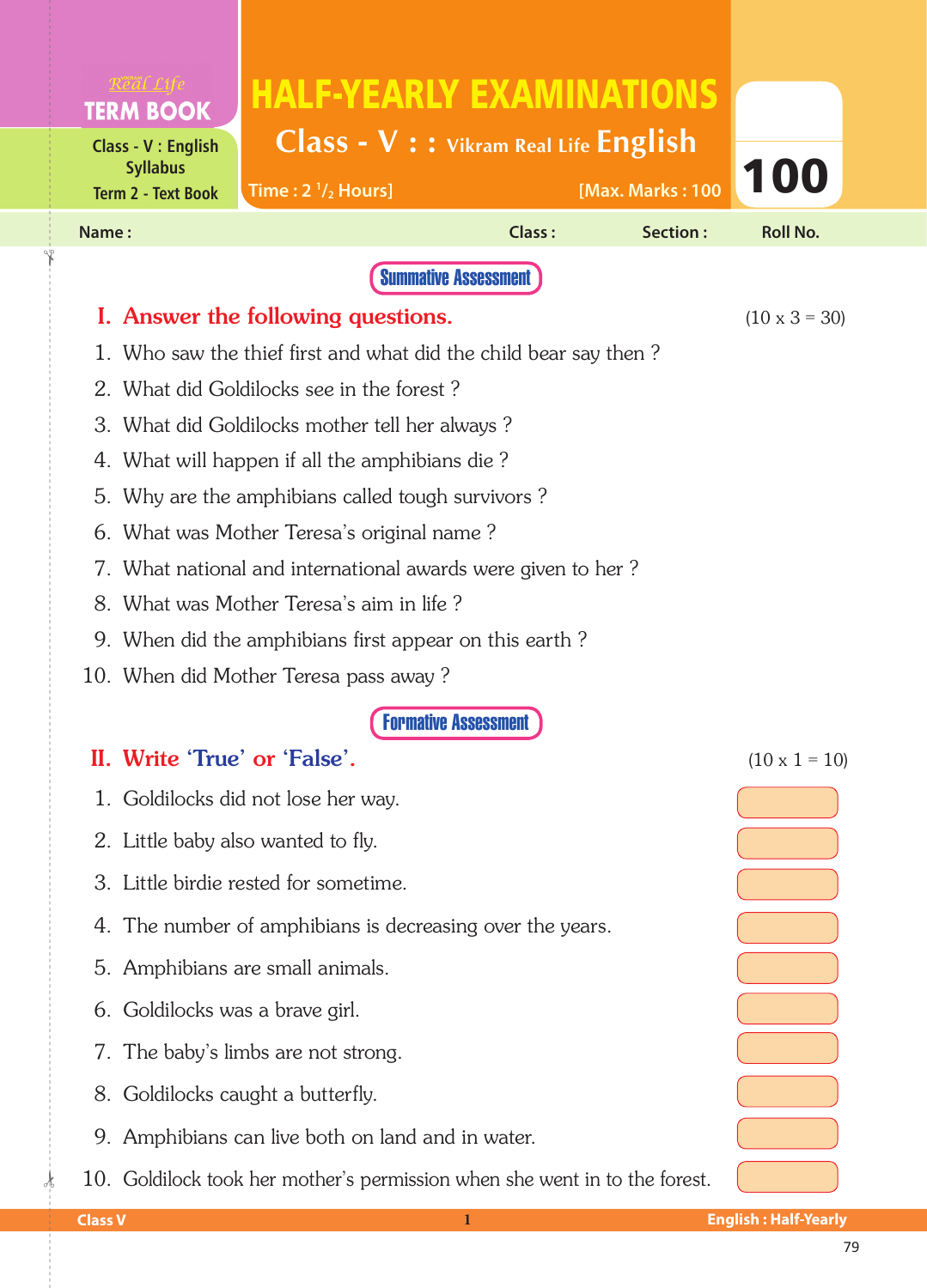| III. Rewrite the following sentences as shown in the example. $(5 \times 2 = 10)$<br>Ex : Amphibians are animals.<br>They can live both on land and in water. |              |                                         |  |              |                    |  |  |  |  |
|---------------------------------------------------------------------------------------------------------------------------------------------------------------|--------------|-----------------------------------------|--|--------------|--------------------|--|--|--|--|
| Amphibians are animals which can live both on land and in water.                                                                                              |              |                                         |  |              |                    |  |  |  |  |
| 1. A thermometer is an instrument. It measures body temperature.                                                                                              |              |                                         |  |              |                    |  |  |  |  |
|                                                                                                                                                               |              |                                         |  |              |                    |  |  |  |  |
| 2. A water – can is a container. It holds water.                                                                                                              |              |                                         |  |              |                    |  |  |  |  |
| Ans.                                                                                                                                                          |              |                                         |  |              |                    |  |  |  |  |
| 3. Cows are animals. They give us milk.                                                                                                                       |              |                                         |  |              |                    |  |  |  |  |
|                                                                                                                                                               |              |                                         |  |              |                    |  |  |  |  |
| 4. Eagles are birds. They fly very high.                                                                                                                      |              |                                         |  |              |                    |  |  |  |  |
|                                                                                                                                                               |              |                                         |  |              |                    |  |  |  |  |
| 5. A computer is an instrument. It makes our work easier.                                                                                                     |              |                                         |  |              |                    |  |  |  |  |
|                                                                                                                                                               |              |                                         |  |              |                    |  |  |  |  |
| IV. Write the meanings of the following words.                                                                                                                |              |                                         |  |              | $(5 \times 1 = 5)$ |  |  |  |  |
| 1. Pesticides<br>$=$ $\qquad$                                                                                                                                 |              | <u> 1999 - Johann Barn, mars et al.</u> |  |              |                    |  |  |  |  |
| 2. Dedicated<br>$=$                                                                                                                                           |              |                                         |  |              |                    |  |  |  |  |
| 3. Institutions<br>$\displaystyle \qquad \qquad =\qquad \qquad$                                                                                               |              |                                         |  |              |                    |  |  |  |  |
| 4. Award<br>$=$                                                                                                                                               |              |                                         |  |              |                    |  |  |  |  |
| 5. Dehydration =                                                                                                                                              |              |                                         |  |              |                    |  |  |  |  |
| V. Tick the correctly spelt word in the following sets.                                                                                                       |              |                                         |  |              | $(5 \times 1 = 5)$ |  |  |  |  |
| 1. a) immideate                                                                                                                                               |              | b) emmidiate                            |  | c) immediate |                    |  |  |  |  |
| 2. a) pliasant                                                                                                                                                |              | b) pleasant                             |  | c) pleesant  |                    |  |  |  |  |
| 3. a) available                                                                                                                                               |              | b) availabel                            |  | c) evailable |                    |  |  |  |  |
| 4. a) pilgrim                                                                                                                                                 |              | b) Pillgrim                             |  | c) pilligrim |                    |  |  |  |  |
| 5. a) survivor                                                                                                                                                | $\mathbf{b}$ | surviver                                |  | c) survivar  |                    |  |  |  |  |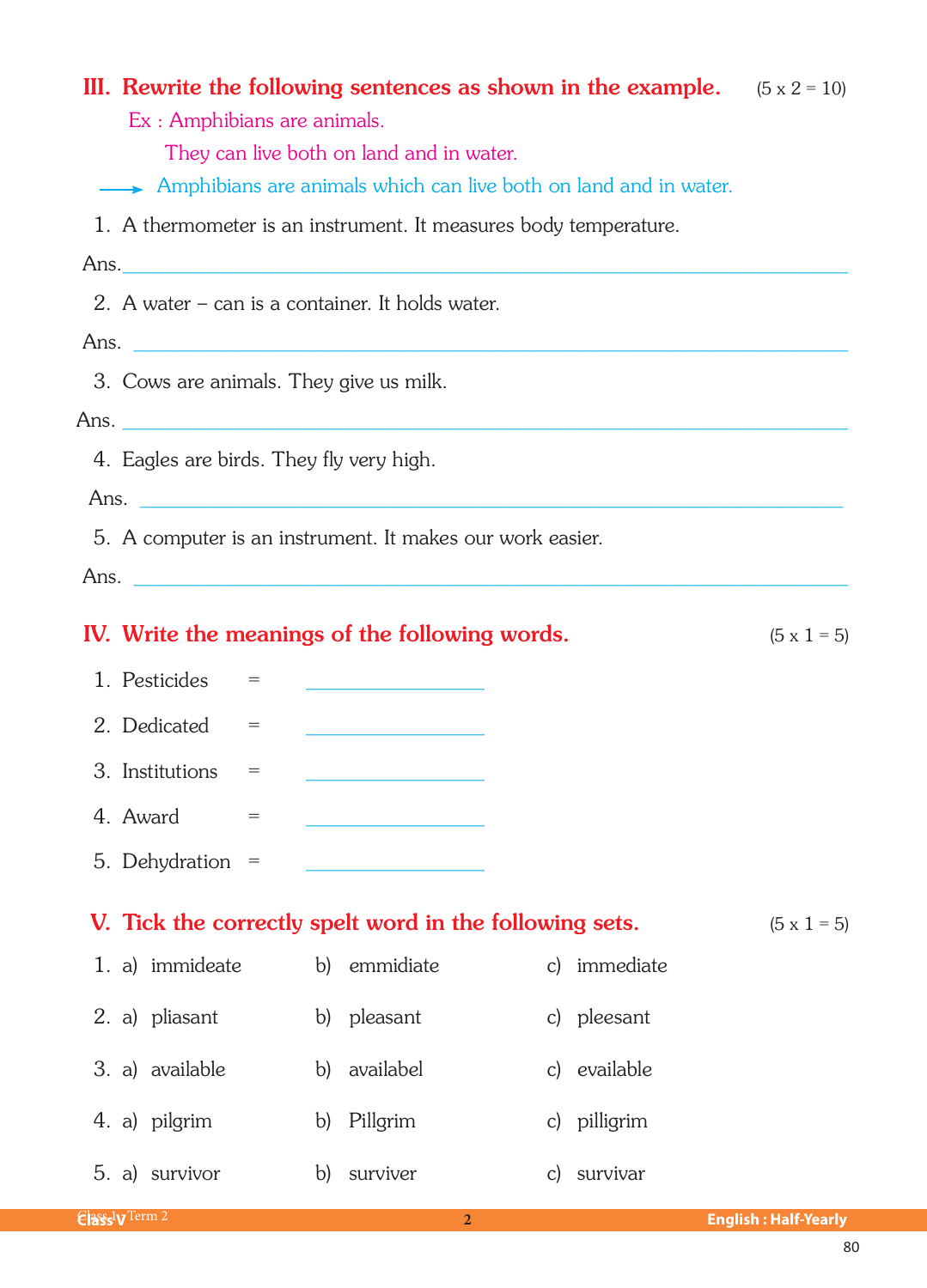## VI. Fill in the blanks with the right forms of the words given in brackets.  $(5 \times 1 = 5)$ 1. Vicky has serve that the up all my noodles.  $($ eat / eaten $)$ 2. They have just state of the state of the home.  $(qo/$  gone) 3. She has just the homework.  $(do / done)$  $(drive / driven)$ 5. 'Where is your notebook ?' I've it at home. (forget / forgotten) VII. Circle the word which does not belong to the same group.  $(5 \times 1 = 5)$ 1. night  $l$ unch evening noon  $2$  flat house hut nest 3. butter ghee curd oil 4 heak claws hands wings 5. toes eyes nose ears VIII. Write the plural forms of the following words.  $(5 \times 1 = 5)$ 1. Animal 2. Place 3. Bird 4. Candle 5. Girl IX. Fill in the blanks using either 'a little' or 'a few'.  $(5 \times 1 = 5)$ 1. 'May I ask you \_\_\_\_\_\_\_\_\_\_\_\_\_\_\_\_\_\_\_\_\_\_\_\_\_\_\_\_ questions ?' 'Yes, you can' ? 2. We have <u>construction of the sugar in the box</u>. Don't throw away. 3. I have biscuits in my box. Do you want one? 4. There are <u>entitled</u> the birds in the bush. Don't go near the bush.

 $\overline{3}$ 

## **Class V**